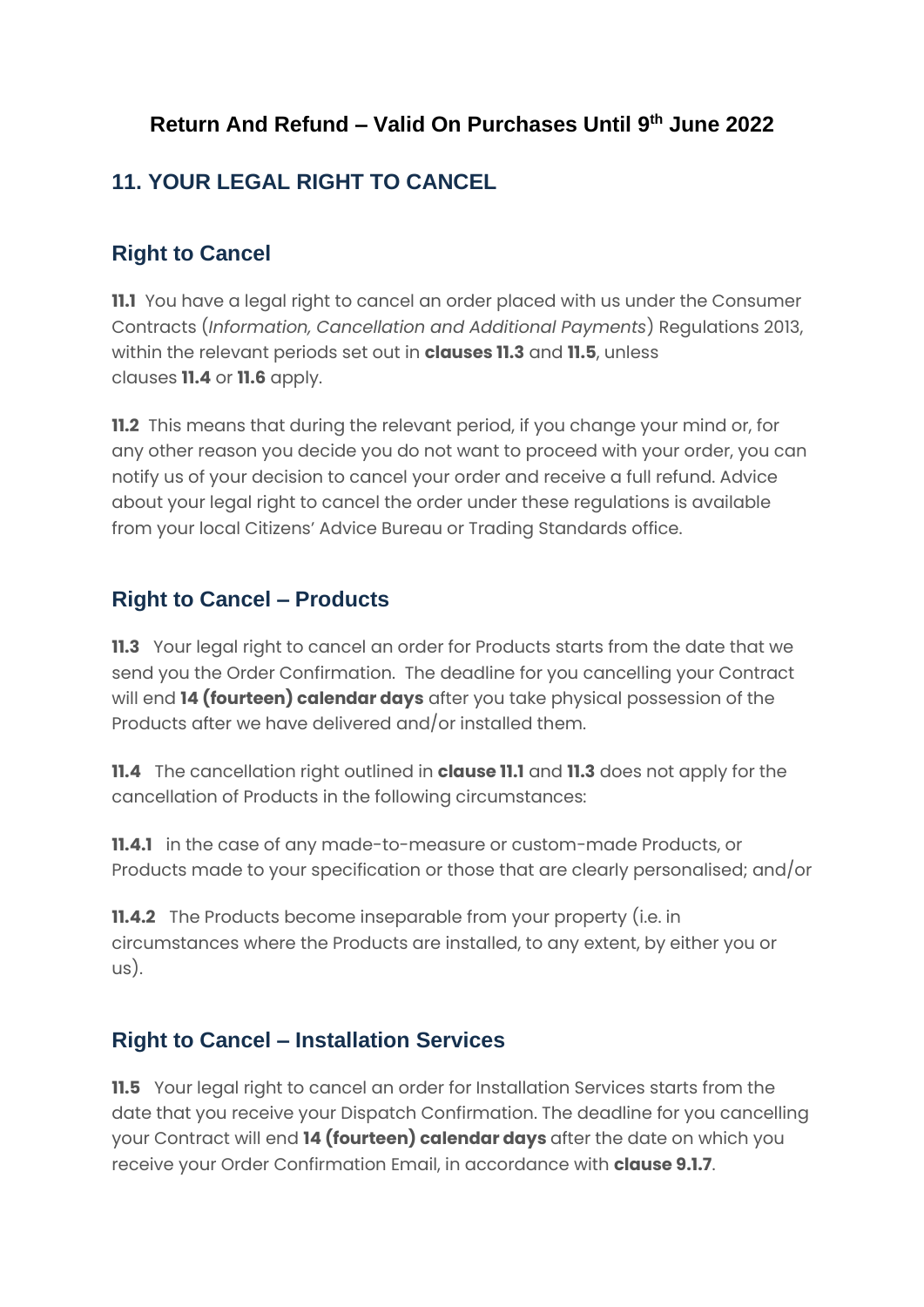**11.6** The cancellation right outlined in **clause 11.1** does not apply for the cancellation of Installation Services in circumstances where you request us to provide the Installation Services during the cancellation period, and the installation of the Product(s) ordered is completed during this timeframe. In such circumstances, you will lose your legal right to cancel your order for Installation Services in accordance with this **clause 11**.

**11.7** For the avoidance of doubt, in circumstances where you cancel your order for Installation Services, but decide to continue with your order for Products, the Products will be delivered by way of a Kerbside Delivery, in accordance with **clause 9** above and you will continue to have a legal right to cancel your order for that Product as described above.

**11.8** To cancel an order for Products and/or Installation Services, the easiest way to do this will be for you to contact us in writing to tell us by sending an e-mail to [info@bluewhalespa.co.uk,](mailto:info@bluewhalespa.co.uk) by phoning us on **0115 954 88 88.** If you are having difficulty reaching us on this number, please try **0115 954 5332.** Or by sending a letter or the cancellation form included in your delivery note to 11 Glaisdale Drive East, Nottingham, NG8 4GU. This will be a cancellation notification. You may wish to keep a copy of your cancellation notification for your own records. If you send us your cancellation notice by e-mail or by post, then your cancellation is effective from the date you sent us the e-mail or posted the letter to us.

**11.9** Unless otherwise agreed with us, you will be responsible for returning the Product(s) (if already delivered) to us within 14 days of cancelling your order. All Product(s) will need to be returned to our warehouse atll Glaisdale Drive East, Nottingham, NG8 4GU. The cost of returning the cancelled Product(s) will be your responsibility.

**11.10** You will (*unless clause 11.12 applies*) receive a full refund of the price you paid for the Products and/or Installation Services (*as applicable*) and any applicable delivery charges you have paid. We will process the refund due to you as soon as possible and, in any case, within 14 calendar days after the day we receive back from you any Products supplied to you, or (*if earlier*) 14 calendar days after the day you provide us with evidence that you have returned the Products. If you returned the Products to us because they were faulty or misdescribed, please see **clause 12**.

**11.11** We will refund you using the same method of payment used to place your order.

**11.12** We may make a deduction from the reimbursement for loss in value of any Products supplied if the loss is the result of any unnecessary handling by you. If